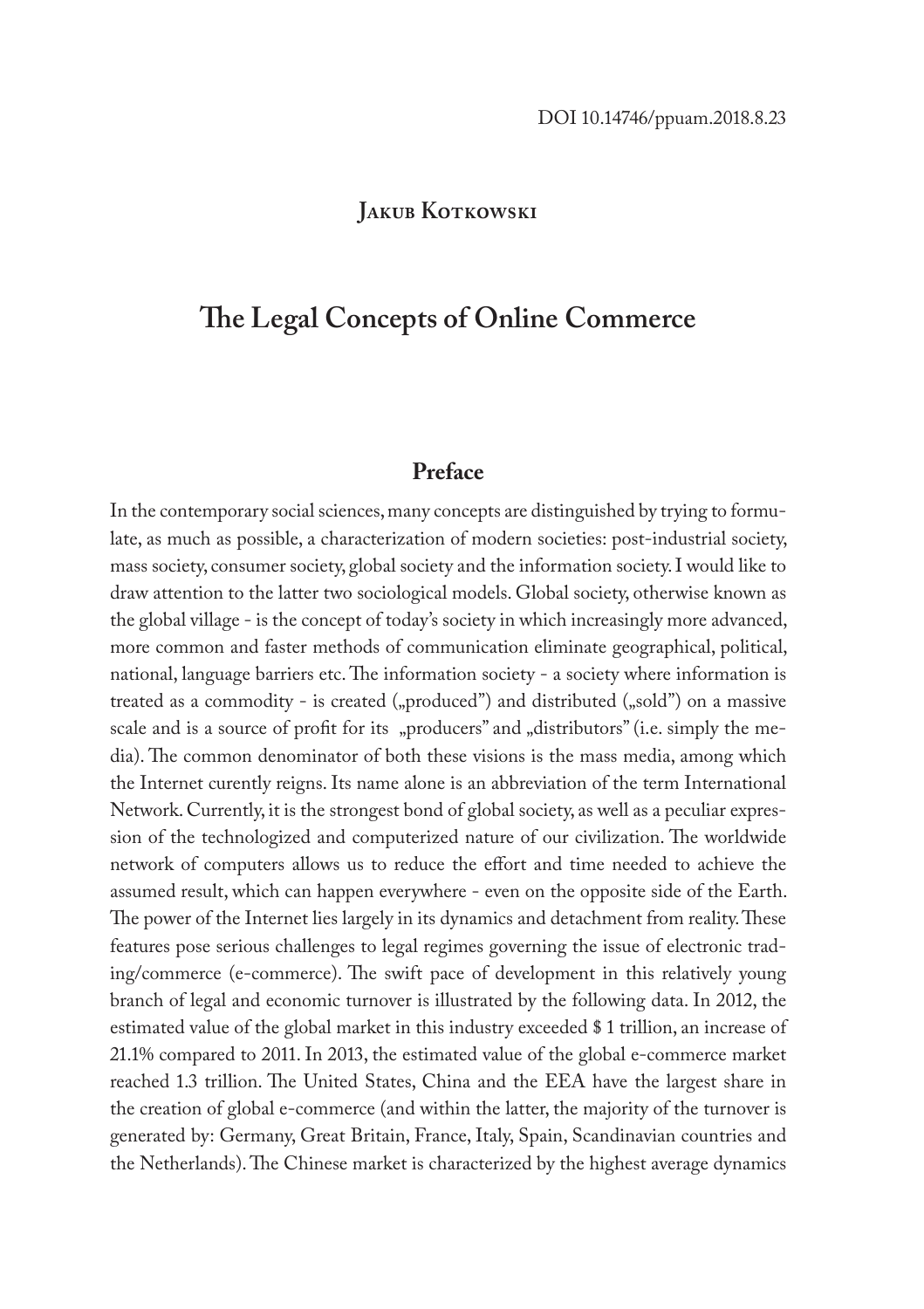of annual growth and the largest absolute number of real and potential consumers (in 2012, more than 220 million Chinese people made online purchases).<sup>1</sup> These statistics clearly show the global trend of the electronic market boom. In the doctrine of civil law - both substantive and procedural - this leaves many vague and contentious issues to be explained, such as: general ideas about the concept of regulation, the identification of contractor of contracts concluded on the Internet, issues related to defects of declarations of will, especially in the face of new technological ways to submit them, etc. Due to the extremely dynamic but also quite stable trend of e-commerce growth and broad prospects for its development, it is rightly predicted that it will continue to grow in importance for the economy - both domestically and internationally. Therefore, there is a huge challenge facing the legal sciences all over the world - the regulation of the International Network, which is a virtual entity, but still has a huge impact on the real world.

### **Practical Legal Problems of the Internet**

Although it is easy to identify the differences between reality and cyberspace, it is harder to find contact points between the two fields of activity of modern humans. One of the tendencies uniting both these "worlds" is the increasingly frequent use of the Internet to perform conventional legal acts.2 The aforementioned qualities of the global network - its dynamics, virtuality, speed, universality, affordability, relative ease of use - undoubtedly encourage people to undertake such procedures, but at the same time create various material and formal legal hazards. First of all, they provoke factual states in which the party to the legal relationship aims to annul the declarations of will that they made. The ease of submitting declarations of will by means of user interfaces contributes to the creation of so-called errors in entering data. The anonymous nature of Internet relations is a strong temptation for unreliable, dishonest and disloyal Internet users. The practices they use, such as manipulating data in order to make the product or service is attractive to potential contractors, may lead to an erroneous idea as to the subject of the legal action.3 It is not an uncommon practice to provide so-called blind links, or interface connections, in order to lead the other party to misinterpret the idea of a relationship between the site administrator and a well-known and trustworthy entrepreneur with an established position in the market. The source of the mistake may also be an error,<sup>4</sup> i.e. a misperception of a declarer of will about the content of their declaration of will.

<sup>1</sup> Sources of statistics: The 2015 Global Retail E-Commerce IndexTM; www.e-commerce-europe.eu; www.idealo.pl.

<sup>2</sup> As indicated by the statistics quoted above.

<sup>3</sup> Latin: *error in corpore*.

<sup>4</sup> Mistake of the *sensu largo.*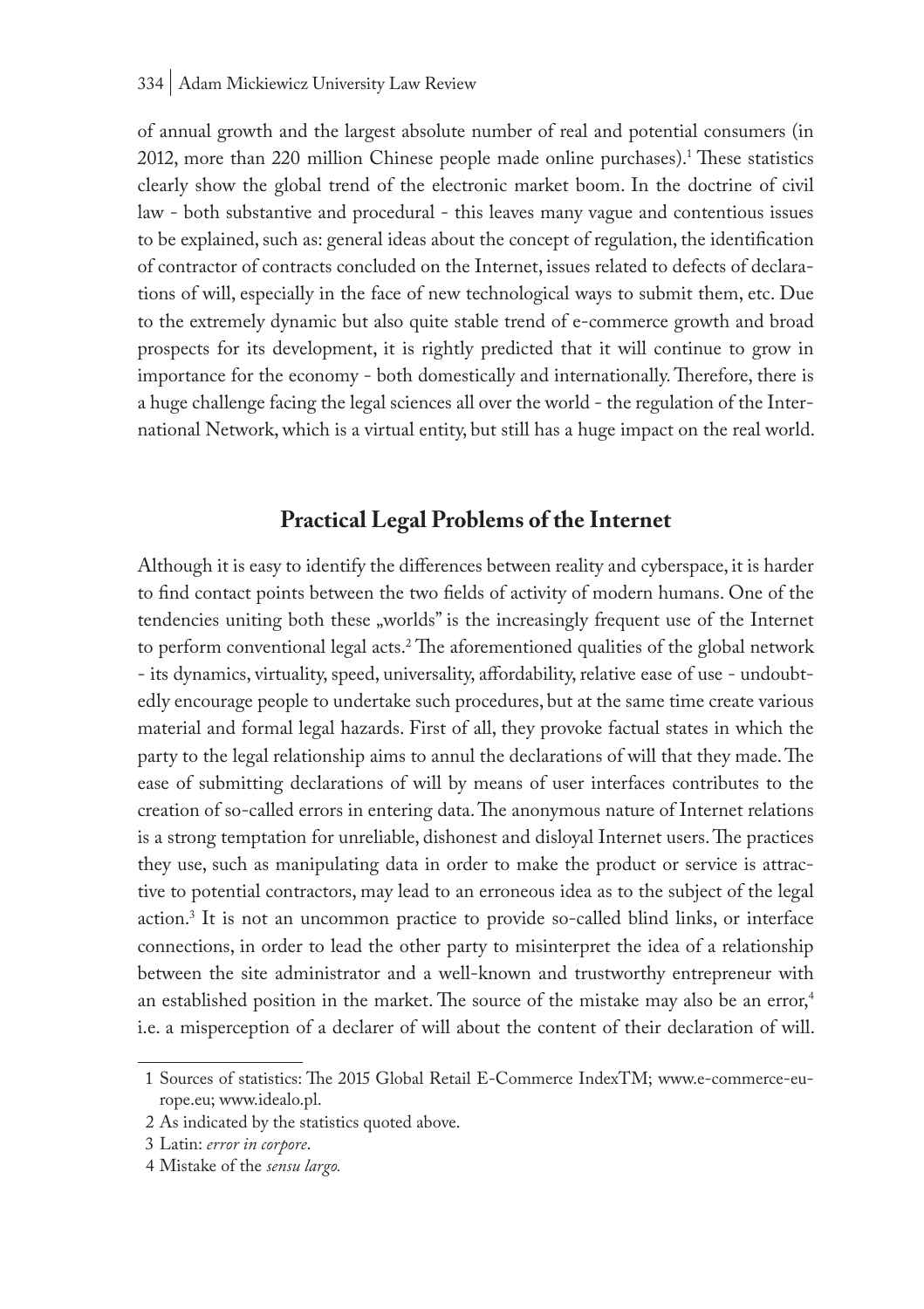These are just some examples of various dangers to the durability of legal relationships concluded over the internet. Of course, the current reality even requires cataloging and describing such situations. I suggest here that reflection on the error should be divided into the following categories, based on the type of situation and the potential source of a normative momentary error relating to this situation:

- actual states caused by unreliable, dishonest or disloyal behavior of the participants in online trading;
- actual states caused by the lack of due diligence by trading participants;
- actual states caused by unnecessary or undesirable interference by third parties;
- actual states resulting from irregularities in data transmission in the network.

The problematic issues cited should be considered mainly from the perspective of one of the most common weaknesses of the declaration of will, namely the institution of error, regulated in Art. 84 of the CC.<sup>5</sup> Areas of interest should also include: a qualified error form, i.e. a deception, $^{\circ}$  distortion of a statement caused by a messenger, $^{\prime}$  the issue of netiquette and technical standardization in relation to legal and non-legal norms, the role of general clauses in the interpretation of Internet users' behavior in terms of error and the burden of proof in proving an error in submitting online statements. Corresponding to the error, the institutions operate outside of Germany in the German Bürgerliches Gesetzbuch,<sup>8</sup> the Swiss Code of Obligations,<sup>9</sup> the French Code Civil,<sup>10</sup> the Italian Civil Code,<sup>11</sup> and the Austrian Civil Code - Allgemeine Bürgerliches Gesetzbuch,<sup>12</sup> Principles of European Contract Law,<sup>13</sup> and UNIDROIT.<sup>14</sup>

## **The Main Concepts of the Legal, Political and Administrative Regulation of the Internet: Presentation, Comparison, Advantages, Disadvantages**

The first problem faced by the legislator in attempting to regulate e-commerce is choosing the right level of legislation. The global reach of the Internet and the inability to localize the submission of a declaration of will, which often happens in practice, obviously speaks

- 10 Art. 1110.
- 11 Art. 1428 and § 871.

- 13 Art. 4: 103 [2].
- 14 Art. 3.5–1a.

<sup>5</sup> The Polish Act of 23 April 1964 - Civil Code (Dz.U. 1964 no. 16 item 93).

<sup>6</sup> Art. 86 of the CC.

<sup>7</sup> Art. 85 of the CC.

<sup>8</sup> Art. of the 119 BGB.

<sup>9</sup> Art. 25 of the CoO.

<sup>12</sup> § 871 of the ABGB.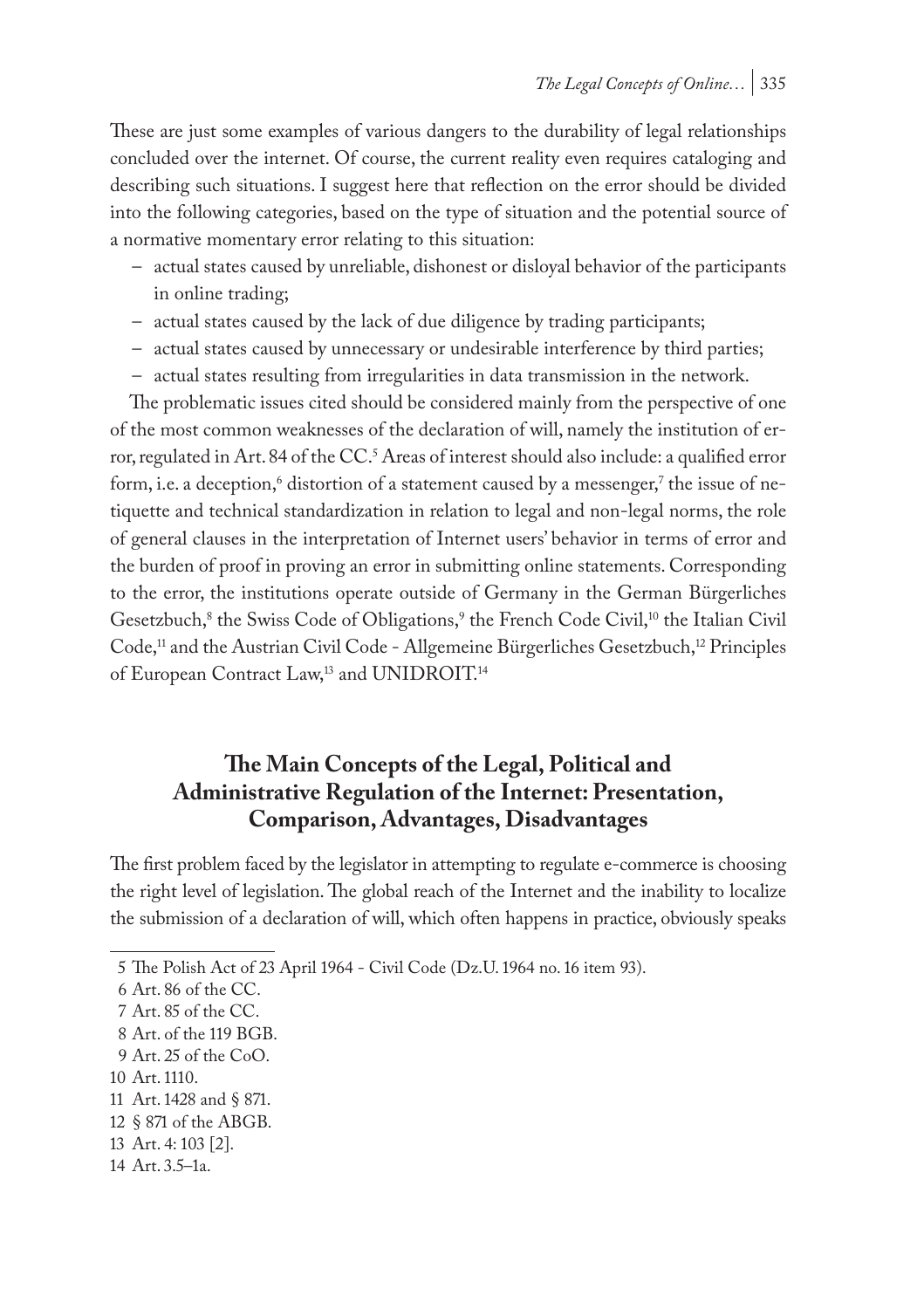#### 336 | Adam Mickiewicz University Law Review

for international and even transatlantic law-making solutions in these matters. The problem is that the Internet and online reality is usually very dynamic, spontaneous and unpredictable, while law and international relations are inherently rather static and conservative, more likely to lead to slow evolution or even stabilization (not to mention stagnation) rather than to rapid revolution or reforms. That's why traditional inter-state customs and consents are not enough here. The discussion on the legal regulation of the Internet has a global reach and so far three main positions have crystallized within it. Proponents of the first one treat the Internet as a "new quality" - a unique, independent scientific-technological, cultural and civilizational phenomenon, whose most important features are: pluralism, liberalism, democratism and universalism. They believe that the global network should not be subject to any regulation. This concept is known as the no-law Internet.15 I think that entities using the benefits of cyberspace are a kind of society that, like any other, needs legal norms to satisfy one of the basic needs of its members - security, stability and certainty regarding tomorrow. Leaving the Internet unchecked would only be acceptable by making the (*notabene* naive) assumption that every participant in e-commerce is honest and reliable, and that the informal and unwritten ethical rules and customs of virtual communities (e.g. netiquette) are sufficient to protect the interests of Internet users. It seems obvious that the consequence of basing the Internet on the idea of no-law Internet would lead to anarchy, its criminalization and, as a result, the distortion or disappearance of its socioeconomical functions, which, of course, cannot be allowed. Therefore, a second concept seems to be more realistic, the representatives of which consider it impossible to apply the law regulating traditional relations to relations established by electronic means of remote communication. Therefore, they postulate the creation of a separate law of cyberspace, on the basis of a supranational consensus.16 The postulate to create a separate global cyberspace law seems to be much more rational than the first concept. A uniform legal system would solve a significant problem, which is establishing an appropriate law and the court for legal relations arising in cyberspace. But even with the assumption of the best will, knowledge and competence on the part of entities of international law, there is a real threat that the process of amending (or rather "updating") the law of cyberspace would be too slow and extended in time.<sup>17</sup> History teaches, however, that the development of multilateral consent

<sup>15</sup> Such striving for extreme liberalization of the Internet law, especially in the field of copyright and related rights, led in Sweden to the creation of a political party called Piratpartiet - Pirate Party. The ideology, program and political discourse of this grouping were based on the liberalization and deregulation of the online environment. The party has already gained significant influence - in the EP elections of June 7, 2009 it gained over 7% support.

<sup>16</sup> "Internet as a separate legal system".

<sup>17</sup> Problems related to the ratification of international agreements on the cross-border regulation of e-commerce are illustrated by the example of the UNCITRAL model e-commerce act. Convention websites: http://www.uncitral.org/uncitral/en/uncitral\_texts/electronic\_ commerce/2005Convention\_status.html.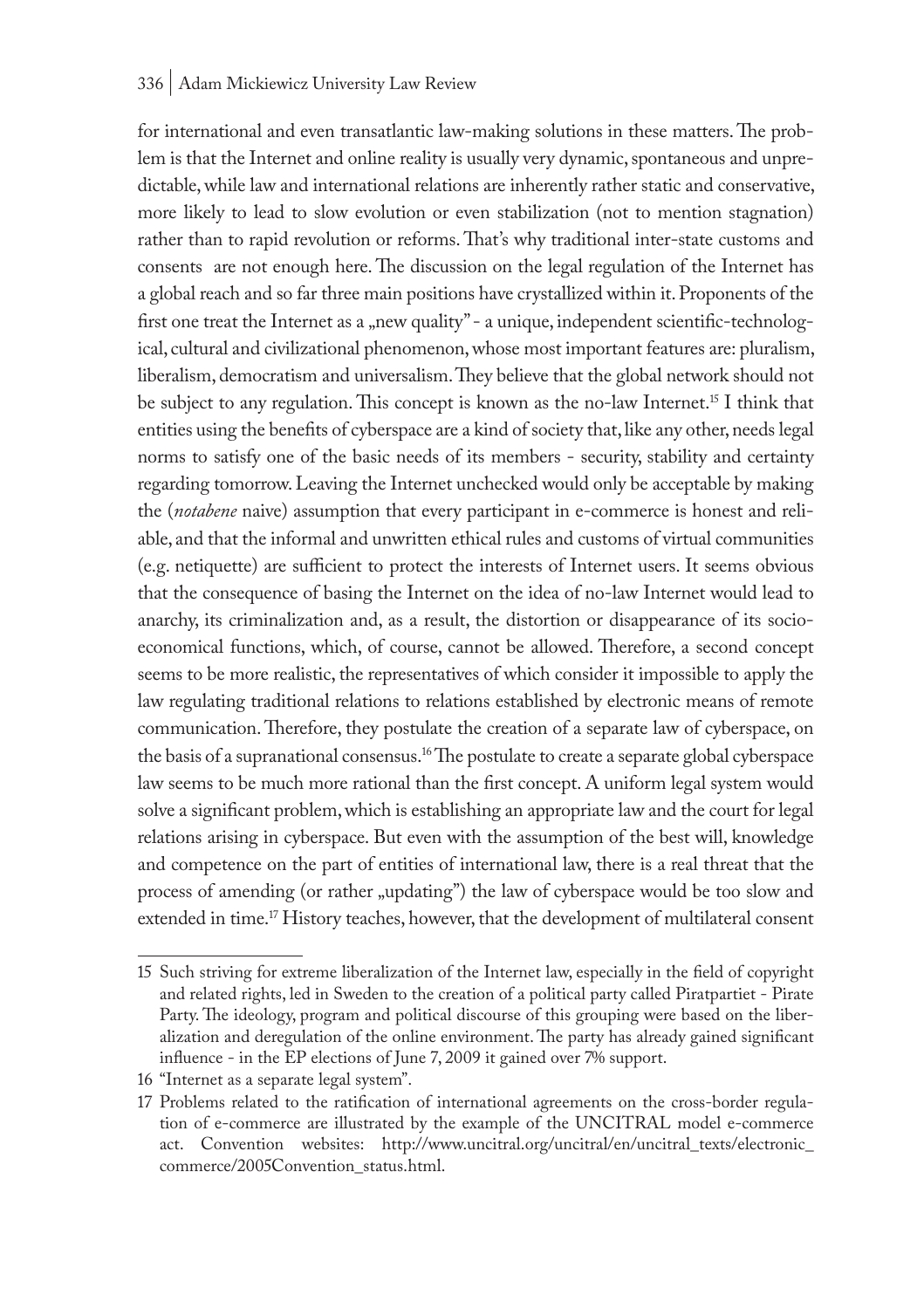and compromise in the international arena is not an easy task, and this would additionally hinder the legislative process. It seems that in order to effectively implement the postulates of representatives of this idea of regulation, it would be necessary to create a specialized, supranational institution dealing with the normative regulation of electronic trading law. In my opinion, the real functioning of this concept would require establishing an institution of competence to regulate electronic trading, because the dynamic nature of technologies and phenomena related to electronic trading requires quick reactions to changes. Against the concept of Internet as a separate jurisdiction, A. Stosio rightly puts forward the argument: "Creating a cyberspace law would also mean granting cyberspace the status of a new reality for which traditional legal orders are not enough." It is emphasized that cyberspace should not be artificially detached from reality, because despite its separateness, the traditional law is flexible enough that it can, after necessary modifications, satisfy the legal questions arising from various problems associated with the network functioning in a satisfactory manner. It cannot be ruled out that this concept will be applicable in the future, in connection with which it is expected that in the coming decades, the institution referred to above will be created. As of today, this concept seems unrealistic, as well as unnecessary, because the effective regulation of cyberspace can be accomplished by implementing the postulates of advocates of the third concept. This one - the most conservative one - is based on the application of existing legislative methods to regulate cyberspace. It emphasizes the need to take into account the specificity of electronic trading.18 The electronic marketing law should be a kind of superstructure in relation to traditional legal regulations, established only in situations where the interpretation of existing provisions does not provide sufficient protection for its participants. This concept also ensures the quickest response of legislation to changes. This concept is currently dominant in doctrine and therefore I intend the further course of this work to be based on it. Only the crossborder nature of the network remains a problem.

### **Other Concepts of Internet Regulation**

There is also an alternative division of the concept of internet regulation and legal trading within it, which is, however, less prominent in the discourse The idea of self-regulation was to entrust the regulation of turnover in whole to private law entities. It was particularly popular among pioneers of the Internet as a medium, who saw it as a compromise in disputes about the need and scope of comprehensive regulation of e-commerce. Its essence was taken by D. D. Clark:

<sup>18</sup> This process is called "translation".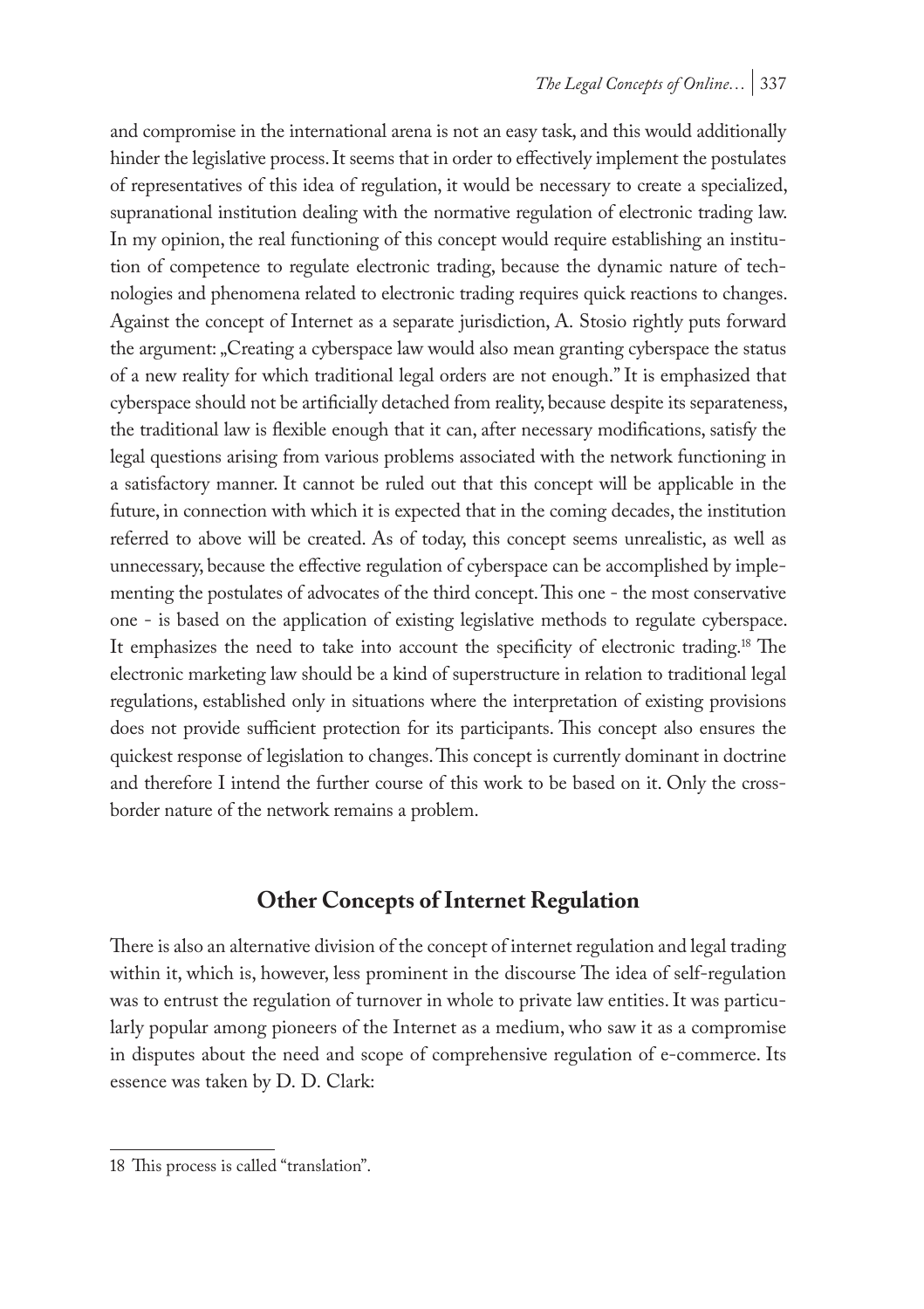We Reject Kings, Presidents and Voting. We Believe in the Rough Consent and Running Code

Although currently the concept is not presented in its radical form (due to its dissonance with the current dynamic development of the commercial network), it has become the starting point for many other models in the law of new technologies. Its milder form is the idea of self-regulation, which promotes the bottom-up and voluntary creation of standards by entities involved in a specific activity. The legal rules created in this way are in fact the standards of soft law proceedings, and the scope of their normalization and application applies only to a specific group of entities, e.g. entities providing services from the same or related industries, etc. Of course, the latter feature of the type of regulations excludes the universal scope of their validity. The doctrine indicates three functions of self-regulation: regulatory, supervisory and pertaining to sanction. These functions are carried out mainly through the development of codes of conduct, usually reflecting the deontological norms of a given regulatory group. An example of top-down support of this type of action is Directive 2000/31/EC on electronic commerce, Art 8 sec. 2, which imposes on the Member States and the European Commission (EC) the obligation to urge professional associations and organizations to develop such codes at the Community level, while respecting the autonomy of these associations. An auxiliary regulation in this respect is contained in Art. 16 of the above directive. According to this, the Member States and the EC support:

- the development by trade, professional and consumer associations and organizations - codes of conduct at the Community level, aimed at the proper implementation of the directive's provisions;
- the voluntary submission of draft codes of conduct to the Commission at the national or Community level;
- the availability of codes of conduct in the official Community languages, by electronic means;
- providing the Member States and the Commission with the aforementioned associations and organizations - evaluations regarding the use of such codes and their impact on the practice and customs of e-commerce;
- (as a last resort) the development of codes of conduct on the protection of minors and human dignity.

The literature argues that autoregulation is fraught with significant disadvantages related to the nature of the creation of the law and the scope of its application. Indeed, consumers may be left out of the scope of protection, and the balance between trading participants may not necessarily be maintained. However, hybrid solutions are proposed, i.e. combining bottom-up governance and top-down governance, especially in so-called sensitive fields, such as the protection of personal data, protection of consumer rights and interests, and intellectual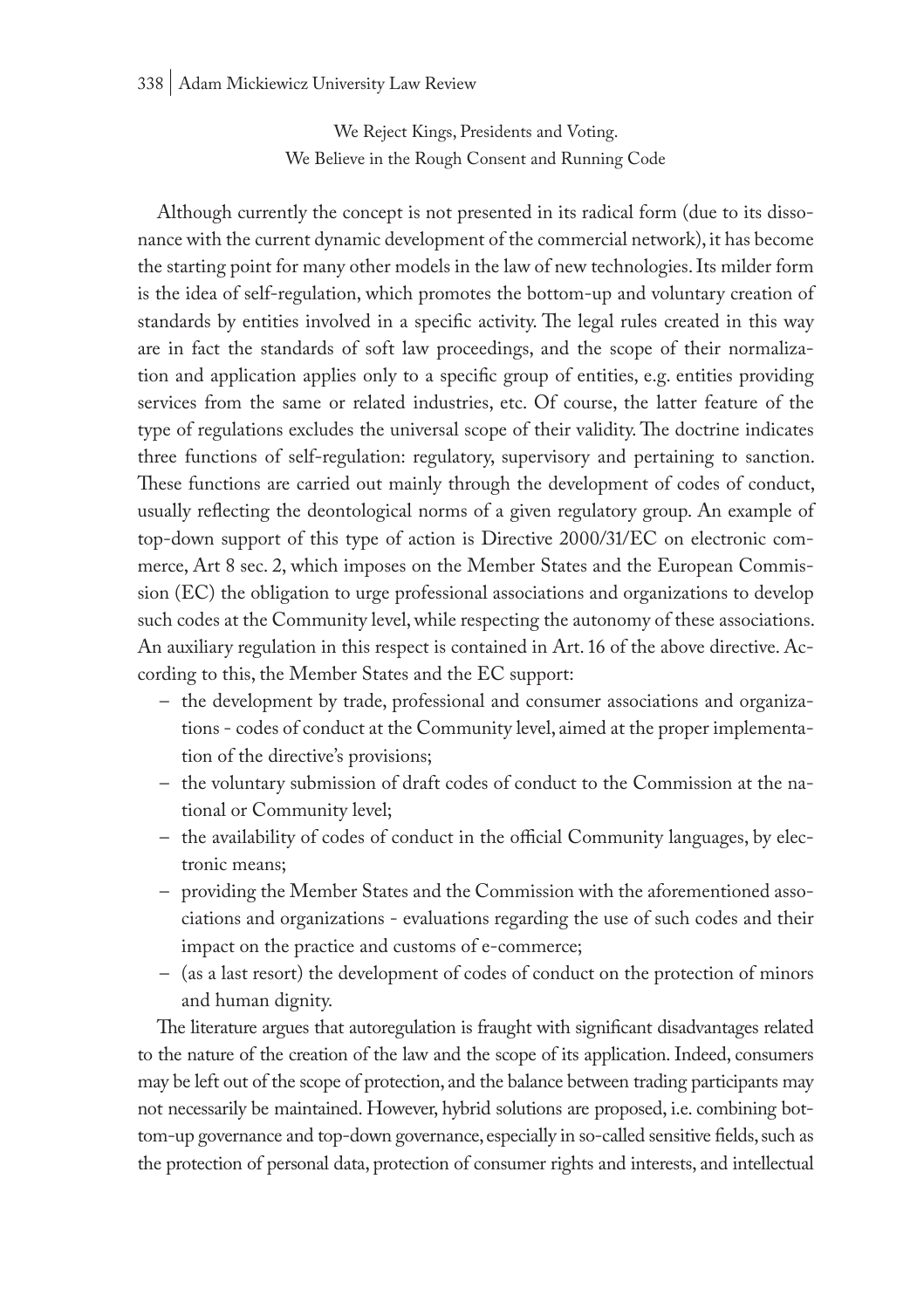property. Finally, it should be pointed out that the specificity of self-regulation prompts the conclusion that this form of regulatory approach to relations more closely meets the conditions, goals and needs of B2B relations than others, in particular B2C. However, the actions taken by the EU in practice correspond rather to the third concept - coregulation. This involves the cooperation of private entities that formulate rules of conduct, and public authorities that sanction such regulations. This is expressed in the form of the eEurope initiative,<sup>19</sup> and more recently in the form of the Digital Agenda for Europe 2010–2020, which provides for the creation of a European code of online rights.

# **Concepts and Definitions of the Internet, High-Tech Law and Electronic Trading**

When analyzing the changes and tendencies taking place in recent years in the field of the Internet and e-commerce, important processes, especially those caused by technological innovations, have become visible, which - affecting the economy - led to economic changes in the commercial use of this global medium. The Internet, mobile communication and other on-line technologies initiating economic changes contributed to the emergence of the New Economy concept to define economic processes related to ecommerce. But for the comprehensive characterization of the New Economy it is not enough to say that it is a transfer of commercial relations to online exchange. The doctrine mentions the following basic features:

- detachment from time, place and cost of production *on-line* information is global, available at any time and place, and often free of charge, which ensures an unprecedented level of transparency of the market;
- demonopolizing this term means that thanks to the Internet new opportunities for competition have been created, and the barriers to entry are much lower than in the case of the Old Economy,<sup>20</sup> thanks to which companies of different sizes can compete with each other; the removal of some levels of intermediaries between market participants<sup>21</sup> and the creation of others<sup>22</sup> - the first of these processes, as a feature of the digital economy, results from the characteristic structure and forms

<sup>19</sup> Under which eEurope - an Information Society for All documents from 1999 were developed, eEurope + Action Plan from 2000, eEurope 2002 Action Plan, eEurope 2005 and finally the i2010 initiative - A European Information Society for growth and employment, which is also the implementation of the Lisbon Strategy).

<sup>20</sup> The traditional economy.

<sup>21</sup> Disintermediation.

<sup>22</sup> Reintermediation.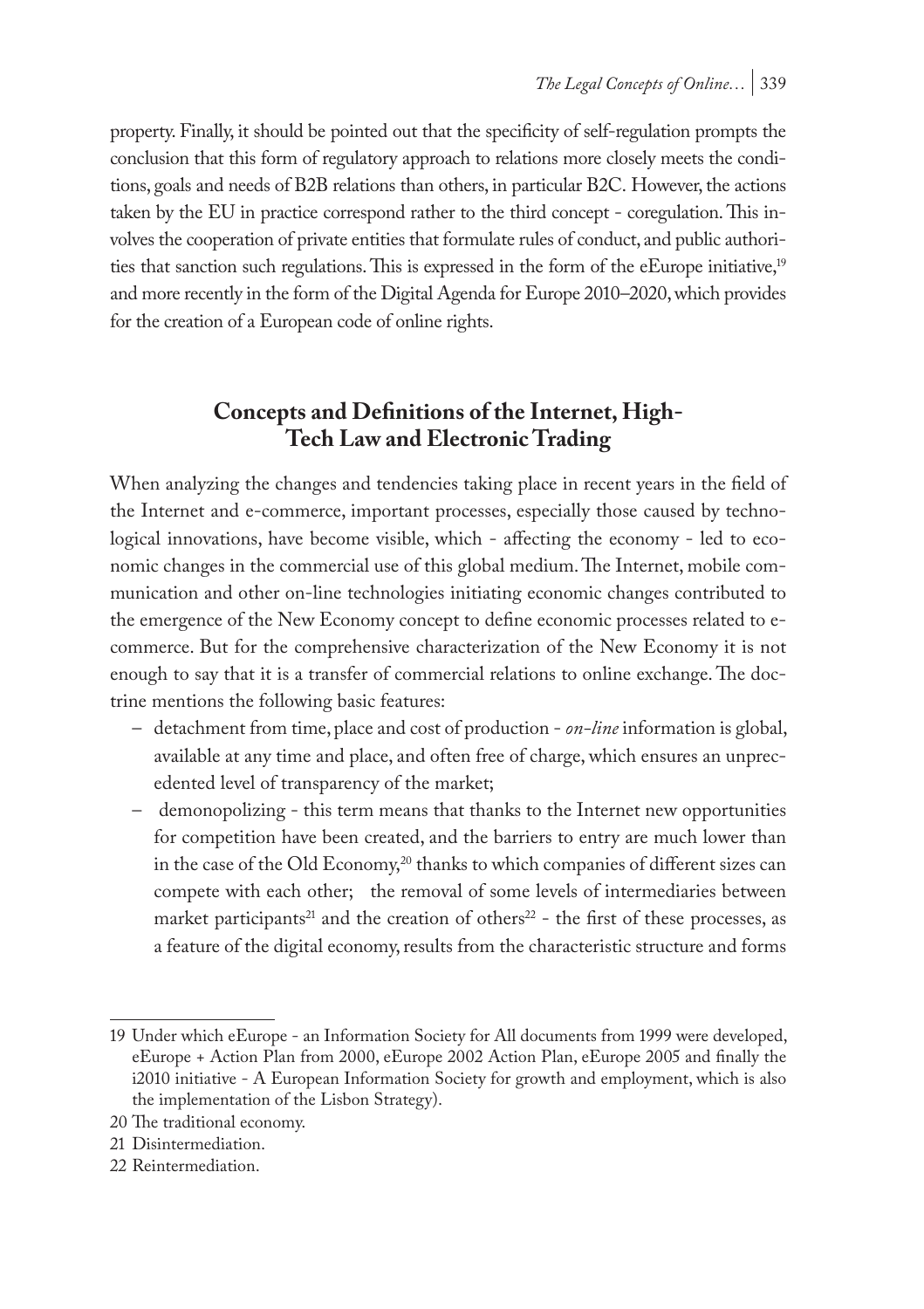### 340 | Adam Mickiewicz University Law Review

of relations, e.g. B2B,<sup>23</sup> B2C,<sup>24</sup> C2C,<sup>25</sup> C2A,<sup>26</sup> which allow direct contact between the parties to the transaction; the second one of these processes consists in the parallel emergence of other levels of the location of exchange agents and the new nature of their activities, such as electronic markets, portals and brokers;

- reverse economy<sup>27</sup> and reverse marketing phenomena resulting from the fact that the Internet has created new business models that reverse the individual elements of the traditional economy (Old Economy), and in particular the burden of negotiating and submitting bids;
- the individualization of legal relations enables the individualization, precision and uniqueness of the offer to be provided, in a way previously unheard, of thanks to the possibilities of in-depth analysis of the behavior of individual network users.

## **Concepts and Definitions of Electronic Commerce and Online Commerce**

The aforementioned features became the basis for the development of the concept of electronic commerce.28 But this term does not have a general normative definition and is not uniformly taught in doctrine. For some authors, e-commerce is the sum of all transactions that participants make electronically, which is why it goes beyond the traditional scope of the term "trade". Others show that the concept of e-commerce covers advertising activities, the sales and distribution of products via ICT networks, including primarily via the Internet. As part of the OECD's<sup>29</sup> activity, two definitions of e-commerce have been distinguished: a narrow one - covering only transactions carried out via the Internet and a wide one - treating all exchanges of goods and services electronically (hence the distinction between the terms "online commerce" and "electronic commerce"). In the Anglo-Saxon doctrine, R. Clark points out that e-commerce is a commercial or service activity using telecommunications tools sensu stricto, or at least based on telecommunications. A. R. Lodder suggests, however, that e-commerce should be defined as any commercial transaction regarding goods or services, including commercial activities relating to them, in which the participants are not in the same place at the same time and communicate with each other electronically. In the Polish doctrine,

<sup>23</sup> Business-to-business relationships.

<sup>24</sup> Business-to-consumer relationships.

<sup>25</sup> Consumer-to-consumer relationships.

<sup>26</sup> Consumer-to-administration relationships.

<sup>27</sup> Inverted economy.

<sup>28</sup> In brief: e-commerce.

<sup>29</sup> OECD - *Organisation for Economic Co-operation and Development*; French: *Organisation de coopération et de développement economiques*, OCDE.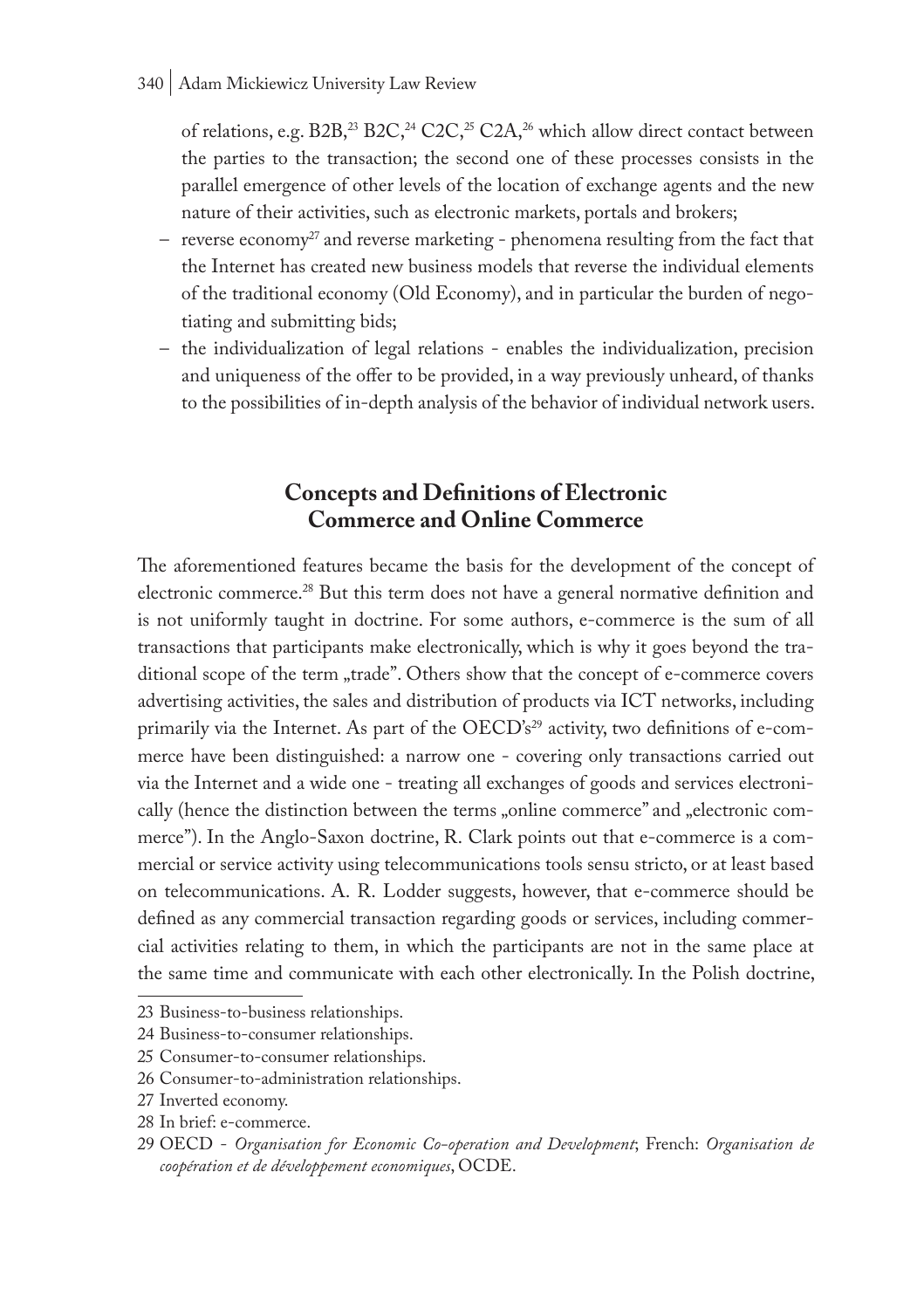K. Kowalik-Bańczyk represents the position according to which e-commerce is defined as a wide range of activities - such as the sales of goods, delivery of products and services on-line, electronic fees and bills of lading, conducting tenders and after-sales service made using electronic communication and a communication tool. It is worth noting that a broad understanding of the concept of electronic commerce also appears in documents prepared under the UNCITRAL system. It was emphasized that transactions in international trade made via electronic data exchange and other means of communication are referred to as the e-commerce, which involves the use of methods of communication and the storage of information that are an alternative to paper. It is also worth pointing out that the doctrine distinguishes two different forms of the e-commerce. The first one includes commercial relations, which are carried out partly via electronic means, and partly conventionally/traditionally - through indirect electronic commerce.<sup>30</sup> An example of this is the combination of ordering goods online with their delivery via traditional mail. Currently, the second form of the e-commerce is becoming more and more common, allowing for the execution of the entire obligation electronically, i.e. consisting not only of concluding the contract electronically, but also for the performance of this contract through direct e-commerce.<sup>31</sup> This applies in particular to the exchange of music files, e-books, subscriptions to magazines and newspapers, ticket reservations, video on demand, $32$  etc. In terms of the subject configuration of legal relationships, the following types of e-commerce can be distinguished:

- B2B (business-to-business, entrepreneur-entrepreneur relations) bilateral professional relations, currently dominant on the Internet, implemented, for example, based on auction or distribution auction systems (reverse auction), brokerage systems and transaction platforms;
- B2C (business-to-consumer, entrepreneur-consumer relations) unilaterally professional or semi-professional relations, i.e. those in which the consumer is understood as a natural person working for purposes that do not fall within his professional, business or commercial activities; sometimes also include so-called mixed contracts (removed contracts), which are concluded by the consumer for semi-private and consumer purposes, and partly professional, economic or commercial - with a clear superiority or superiority of the former in relation to the latter; primarily such relations concern the operation of on-line stores and auction portals - in the case of a virtual shopper;
- B2A (business-to-administration, entrepreneur-administration relations, also referred to as B2G - business-to-government, entrepreneur-government relations) -

<sup>30</sup> Indirect e-commerce, German: unechter E-commerce.

<sup>31</sup> Direct e-commerce, German: echter E-commerce.

<sup>32</sup> In brief: VoD.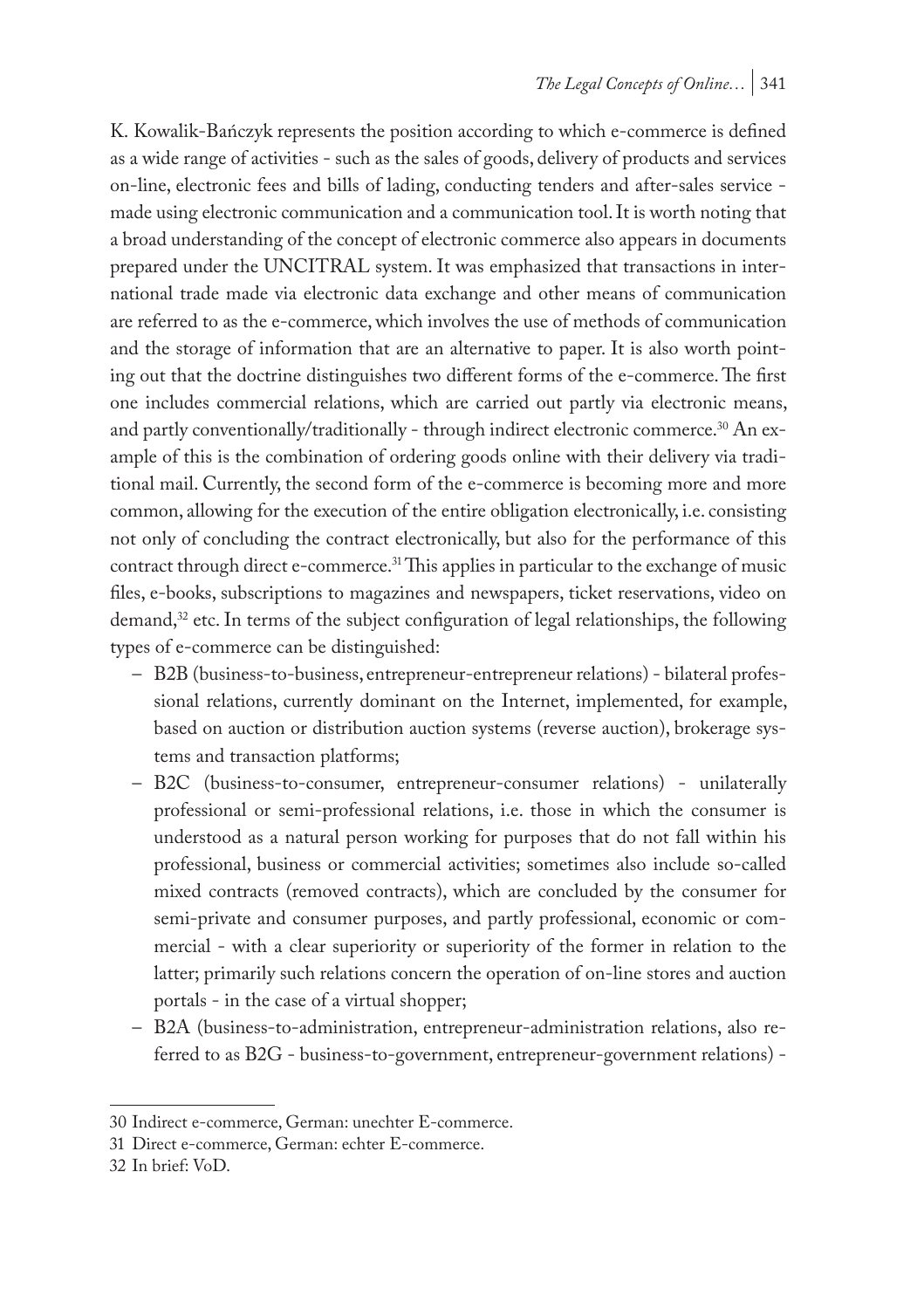a shortcut used to determine the entirety of an entrepreneur's contacts with representatives of public authorities;

- B2E (business-to-employee relations, entrepreneur-employee relations) relations between the employer and the employee, performed on the basis of electronic platforms;
- C2C (consumer-to-consumer, consumer-consumer relation) bilateral consumer relations - platforms specializing in their implementation include auction systems, e.g. e-Bay.com, allegro.pl or gumtree.pl;
- C2A (consumer-to-administration, consumer-administration relations) an abbreviation used to determine the entirety of contacts between citizens (and at the same time potential entrepreneurs and consumers) and representatives of public authorities;
- A2B/C/A (administration-to-business/-consumer/-administration, relations administration-entrepreneur/-consumer/-administration) - relations referred to as e-Government or e-administration, consisting in the transformation of the "paper" administration into "virtual", at the base of which lies the idea of modifying government or self-government administration, on the assumption that this is more friendly or accessible to citizens or entrepreneurs (with different criteria for this friendliness or affordability, e.g. the European Code of Good Administration - ECGA).

In the literature on the subject since the technical development of the Internet, three features of fundamental importance in the legal sphere - intangibility, interactivity and globality - are pointed out. This "catalog" is sometimes extended to include the extraterritoriality, multifunctionality, universality, multi-jurisdictionality and anonymity of users. However, this requires emphasizing that the above-mentioned properties of the world network are primarily associated with technical assumptions at the core of its functioning, which not only conditioned its creation, but most of all enabled the development of electronic commerce on a global scale.

# **A General Outline of Doctrinal Views**

The first specific issue that deserves attention and discussion in this paper is the attempt to define the term "electronic trading". Considerations on this topic in Poland entered an advanced stage with the spread of electronic communication in the 1990s. Despite the passage of time, the wording and understanding of the key concepts of electronic trading law have not been clearly defined. The literature presents different ideas regarding the naming of the legal area of interest to us. The names presented in the literature are: "electronic marketing law", "electronic law", "electronic communication law", "in-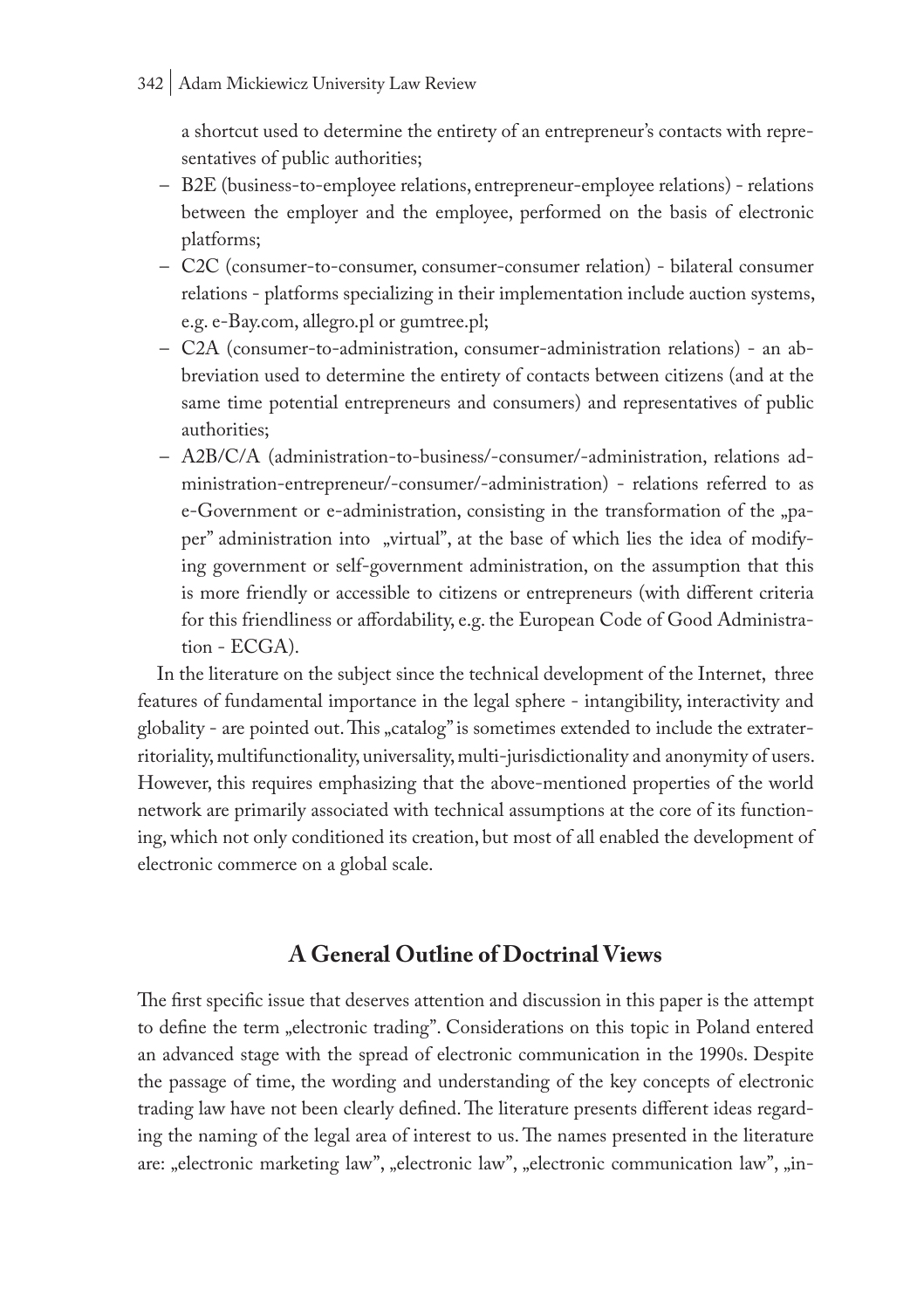ternet/online law", "cyberspace law", "digital law", "network law information", or, finally, "electronic/online commerce law". The scope of the aforementioned terms is currently inaccurate and therefore extremely fluid. In the doctrine, researchers assign them diverse meanings and functions, often subordinating them to the immediate goals, tasks and the needs of their scientific work. The studies I dealt with are dominated by the term "electronic trading law", hence I will use it in this paper. Personally, I think it's the most accurate term. The *ratio legis* of the distinction of electronic trading among other areas of legal regulations results from discrepancies between traditional legal activities and those concluded in electronic form. J. Janowski lists the problems arising from this background, which include:

- the principles of expressing and interpreting declarations of will, submitting offers and concluding contracts by electronic means;
- the information obligations of entrepreneurs who make an offer to conclude contracts by electronic means;
- the protection of consumer interests against unfair commercial and marketing practices on the Internet;
- respect for the privacy of the individual on the Internet, including the protection of his or her personal data;

The distinguishing feature of legal transactions carried out by electronic means of remote communication is the lack of direct contact between one party to the contract with its contractor or product at the time the contract is concluded. This in turn may lead to temptations and opportunities to abuse among unreliable, dishonest or disloyal contractors. Further arguments that justify the separation of the category of electronic trading - as a *sui generis* turnover - are:

- the ease of concluding a contract using the user interface (this primarily concerns innovative technical ways of entering into contracts, e.g. by clicking a mouse); ·
- a threat in the form of potential interference by third parties in submitting a declaration of will (after all, virtually all users of the network without exception are exposed to cyber attacks, viral infections, etc.);
- the participation of automated electronic systems on the market (these are computer systems used especially by entrepreneurs to enter into contracts on the Internet, which submit statements in an automated manner, without direct human participation);
- a lack of total and uninterrupted control over the declaration of will for technical reasons (every message sent via e-mail is automatically transformed into bit form and divided into several parts - usually files).

When I take the above considerations into account, I consider the distinction of electronic trade by creating a uniform definition to be useful - from social, economic and scientific points of view .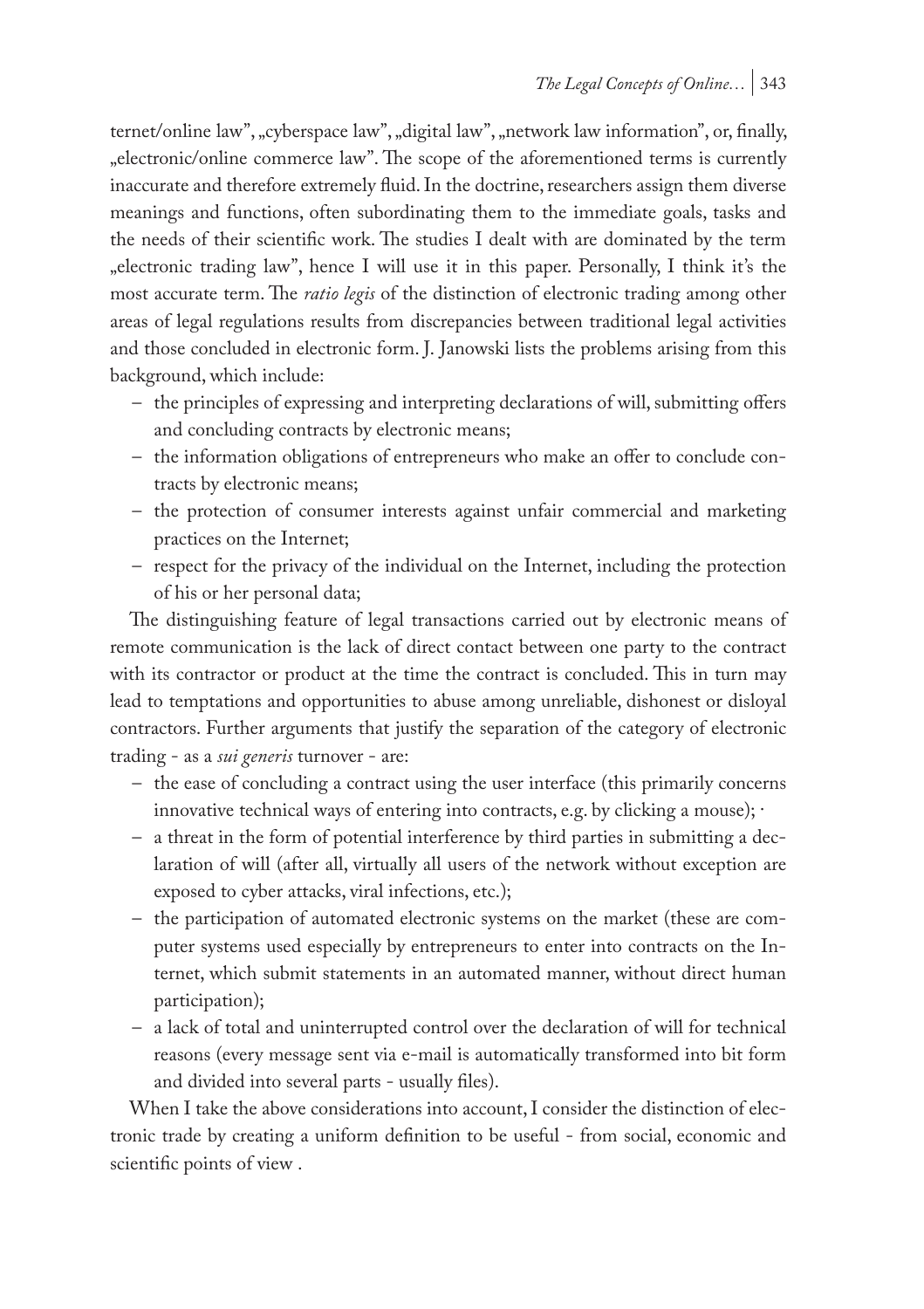### **The Views of the Polish Doctrine**

Generally speaking, the factor differentiating both types of trading, i.e. traditional and electronic ones, is the manner of submitting declarations of will and - as a result - the manner of conducting legal transactions. The logical approach is undoubtedly the focus on the concept of electronic legal transactions, including electronic contracts. This is also the case with J. Gołaczyński, W. Kilian, P. Podrecki, A. Stosio and W. Kocot, although it must be emphasized that the areas of their investigations are not identical.

The first of these authors formulates the following definition of electronic contracts: ", an electronic contract is an agreement concluded by electronic means".<sup>33</sup> This definition is correct, but unfortunately - from the point of view of the legislative policy and the practice of law, it is simply a truism of little use for legal transactions and the development of civil law. In a sense, J. Gołaczyński transfers the burden of limiting the area of law that interests us to the concept of electronic means. Specifying its content, he adds that it concerns a means of electronic communication at a distance, but at the same time it omits electronic information carriers. The rest of his argument, however, is - in my opinion - erroneous and inconsistent. The author notices the existence of electronic contracts concluded on-line and offline. The problem is that in the doctrine there are huge discrepancies in the understanding of contracts concluded and performed on-line and off-line. These English-language phrases are commonly misused, which leads to numerous misunderstandings with these concepts. By submitting statements of intent online, Gołaczyński means a situation when both contractors simultaneously participate in sending these statements over the ICT network. In turn, with regard to concluding an off-line electronic agreement, he understands this to be the exchange of IT media with a saved text file that contains the statements of the will of the parties. I would like to point out that at an earlier stage of his deliberations, Gołaczyński identified the means of electronic telecommunications as an element of an electronic agreement that distinguishes it from traditional ones, but at the same time omitted electronic information carriers. These carriers cannot be treated as telecommunications devices in any way. Finally, , Gołaczyński mentiones agreements concluded using electronic data carriers despite the fact that by defining the concepts in question, the author explicitly omitted them. In addition, the distinction between ,on-line contract' and ,off-line contract' made by the author is incorrect. The scope of meaning of both these concepts, is well known in the doctrine. An on-line electronic contract is understood as an agreement concluded via electronic means of communication, regardless of whether the parties participated in concluding the contract simultaneously or not. A contract concluded on-line is contrasted with an off-line agreement understood as an agreement where parties agree to communicate using electronic means of communication, but not directly, which means

<sup>33</sup> *Prawo umów elektronicznych*, ed. J. Gołaczyński, Wrocław 2006, p. 16.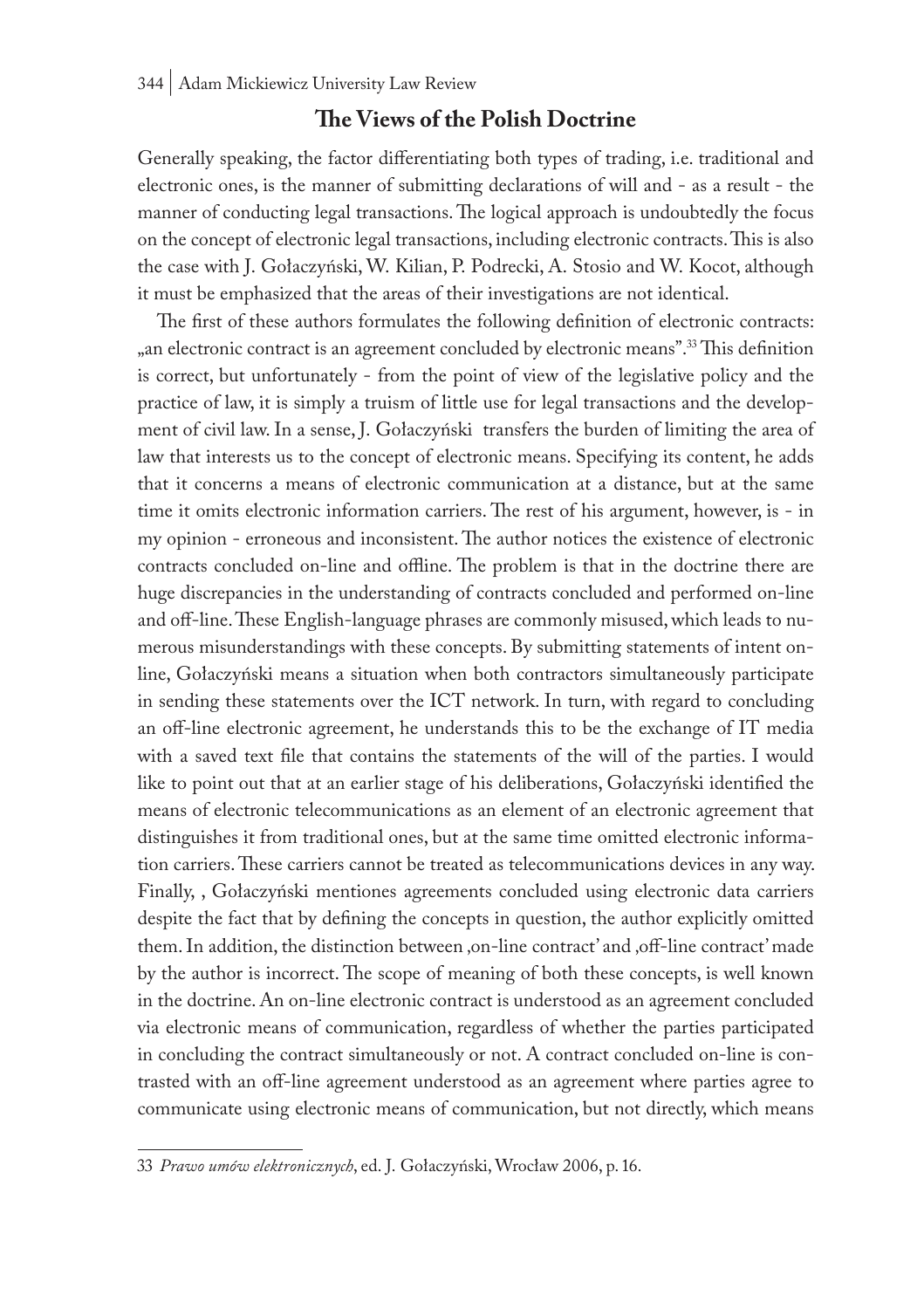that the sender is not sure whether the recipient actually received the sent data immediately after they entered the network. The confusion of these two divisions is in itself a serious mistake. The far-reaching consequence of this error is the author's ambiguous attitude towards contracts concluded by electronic means of communication without the simultaneous participation of the parties to the contract. Finally, it should be noted that concluding contracts through the exchange of electronic data carriers is currently very limited in practice. When contractors are directly indicated, it is preferable to exchange traditional statements of will, in writing, for example to improve communication and to avoid difficulties with evidence. Both the Polish and the German doctrines emphasize that there are still problems with this - despite the introduction of the principle of nondiscrimination of contracts concluded by way of electronic exchange of information, expressed in Art. 9 of the e-Commerce Directive. In connection with the exchange of statements at a distance, it will be rational to send declarations of will via electronic means of communication. They are faster and do not require additional financial costs. In the further part of his work, Gołaczyński concludes that "it seems that to assess whether the contract is of an electronic nature, the manner of its implementation is also important".34 According to J. Gołaczyński, this criterion should be applied as an alternative, when the basic criterion fails, i.e. the traditional way of concluding the contract. In his opinion, in a situation where the conclusion of a contract takes place in the traditional way, but its implementation is in electronic form (dematerialized), then we are also dealing with an electronic contract. First of all, when concluding contracts, the traditional method does not have any aspects that support the application of the provisions on electronic trading. The form of the benefit should not have a decisive impact on what legal provisions to apply or what interpretation to make. It is only a derivative of the contract the nature of which is at the center of civil law interests. Recognition of such agreements as electronic in my opinion would be an inappropriate, groundless and even senseless and harmful solution. In these matters, Janowski also takes issue with Gołaczyński. Janowski sees the possibility of favoring a contract concluded in a traditional way, when the electronic method of its execution is the only one possible. However, he himself does not express his approval of such a view.<sup>35</sup>

In turn, W. Kilian refers to the scope of the semantic concept of electronic contracts as "agreements between natural or legal persons communicating with each other by technical means (through digital communication networks) in order to conduct transactions involving intangible assets (so-called on-line execution or direct trade electronic) or creating an electronic basis for the release of tangible goods (so-called off-line or indirect

<sup>34</sup> Ibidem, p. 16.

<sup>35</sup> J. Janowski, *Kontrakty elektroniczne w obrocie prawnym*, Warszawa 2008, p. 57.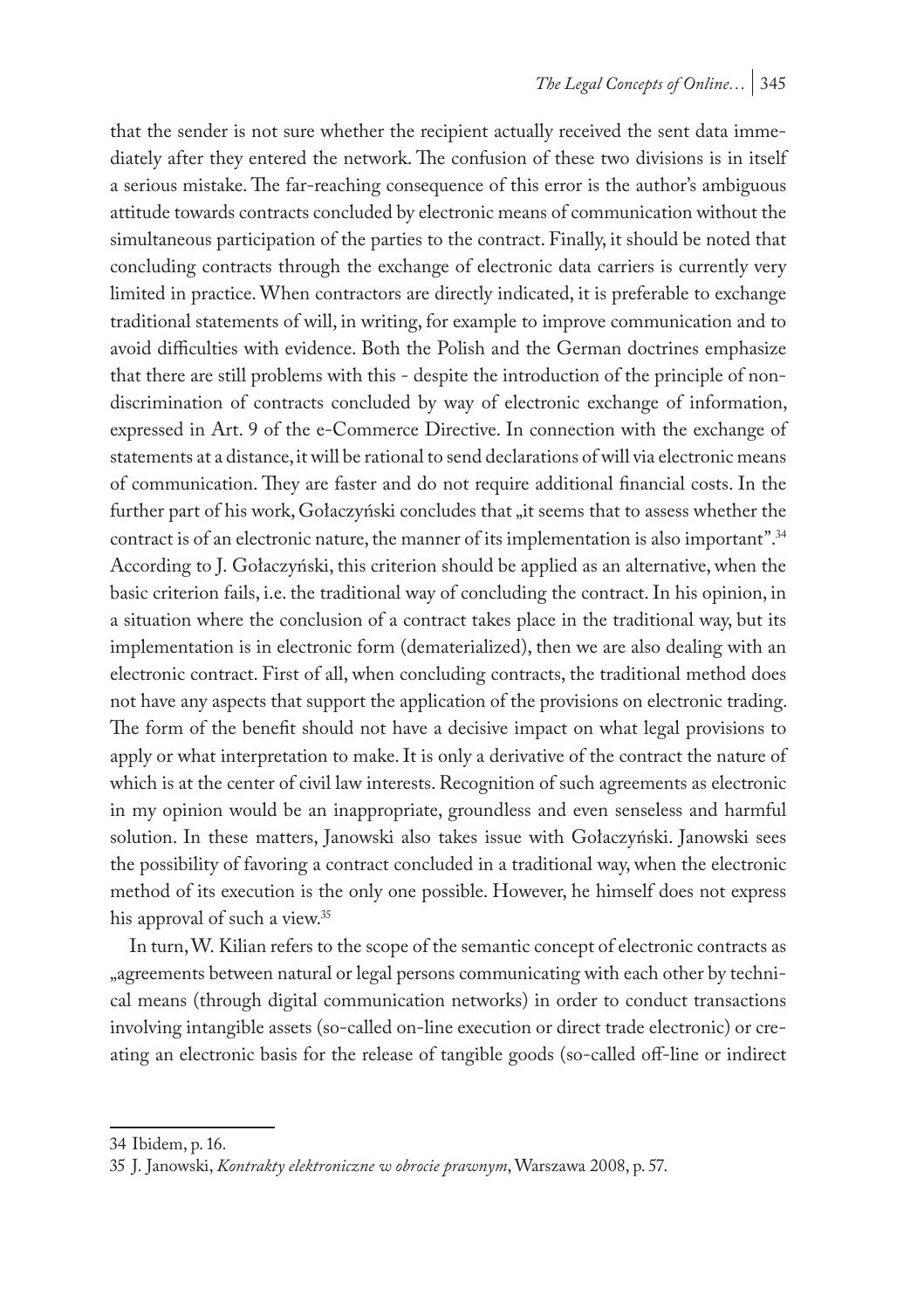e-commerce)".36 Its definition clearly differs from the one discussed above. I would like to draw attention to the particular element introduced by this author. In my opinion, it is unnecessary, because it has no impact on the merits of the definition, but only unnecessarily extends it, and what is worse - it is incorrectly formulated. It lacks a mention of organizational units without legal personality, to which the law grants the ability to perform legal acts. They are also called defective legal entities, quasi-legal persons or statutory persons. I consider the term "legal entities" to be more accurate, if it is useful in formulating definitions of electronic contracts. Instead of using the phrase "means of electronic communication at a distance", the author talks about "technical means" and "digital communication networks". They are undoubtedly synonyms.

Meanwhile, P. Podrecki refers only to the Internet in his arguments. According to this author, contracts concluded on the Internet are "all legal relationships, the essential element of which is the use of web pages as a means of communicating and submitting declarations of will to conclude an agreement".<sup>37</sup> Note the syntax of this sentence, because this may raise some substantive doubts. The author in the same uses the concept of "all legal relations" and "contract". The second of these terms is contained in the first, and at the same time they both refer to the meanings used in the middle of the definition of target factors, which causes a glaring lack of precision. I argue that P. Podrecki used the wording "in order to conclude the contract" completely unnecessarily. However, the extension of the subject scope of the definition to legal relations not included in the contracts should be assessed positively. This is because although in most contexts our considerations are related to contracts, the inclusion of unilateral actions in the scope of the electronic marketing law cannot be ruled out, because in certain factual states it is justified - both legally, substantively and logically. The law should take into account the possibility of such situations and, of course, be prepared for them. I approve the inclusion of a general clause called "an essential element" in the definition. In practice, there are such factual states, when the parties, seeking to conclude a single legal action, use both traditional forms of communication and means of electronic communication. As a result, agreements of a hybrid nature are created. Bearing in mind the above observation, I think that the definition of electronic legal transactions should contain the clause "essential element". It would grant discretion to the judicature, with the simultaneous subsumption of the facts. As I mentioned above, P. Podrecki chose the definition of electronic legal trading as the starting point for his deliberations. They start with the definition of the concept of "turnover". In his opinion, this means: "exchange, circulation, transfer, transfer, transfer or transfer between various entities, parties, participants or contractors. The subject of trading are real entities (things), legal states, and so-called

<sup>36</sup> W. Kilian, *Umowy elektroniczne*, in: *Prawne i ekonomiczne aspekty komunikacji elektronicznej*, ed. J. Gołaczyński, Warszawa 2003, p. 221.

<sup>37</sup> P. Podrecki, *Prawo Internetu*, Warszawa 2004, p. 40.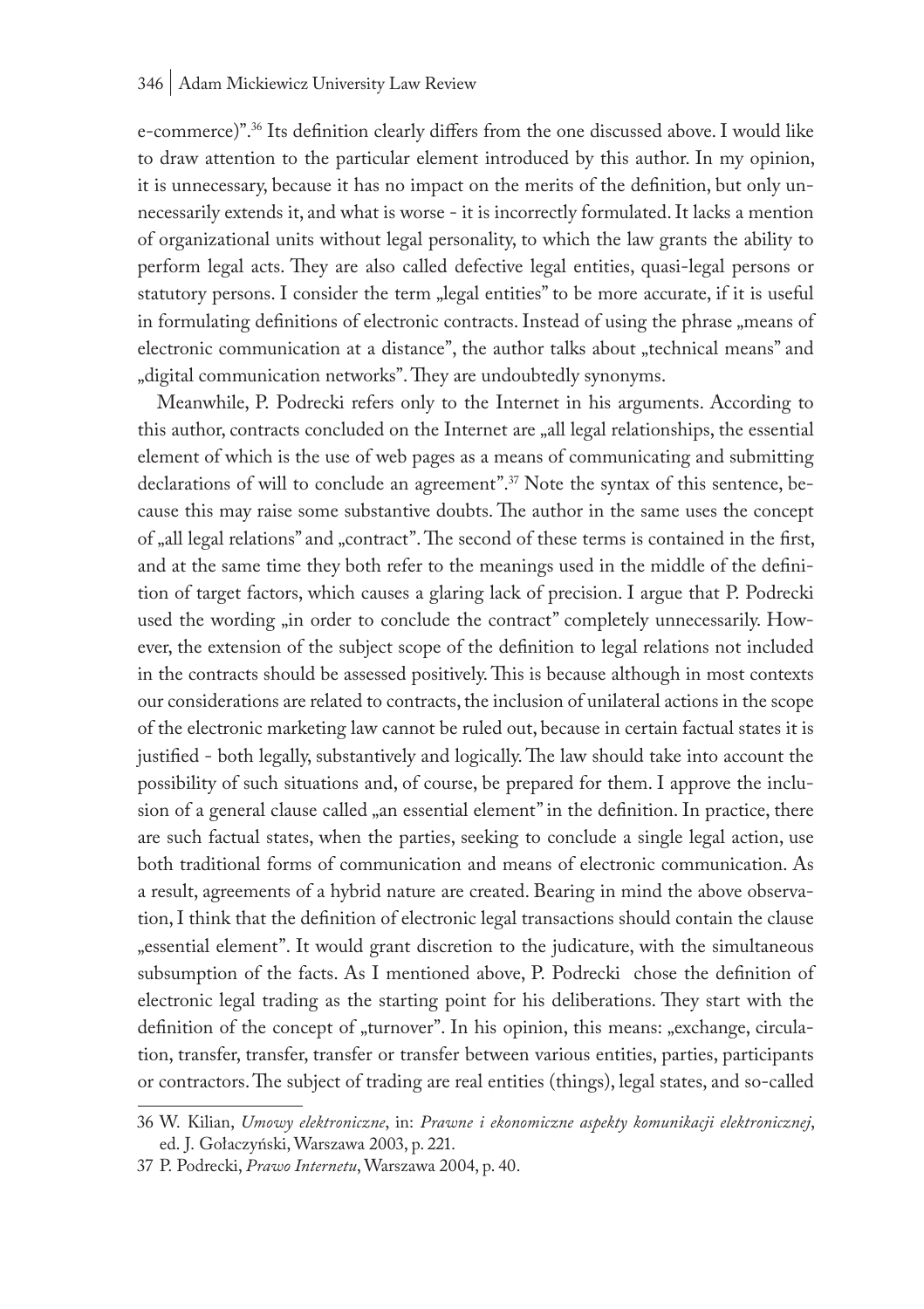information goods (digital products)." It is worth paying attention to the distinction of a new category of goods, namely digital (digital) products. In a subsequent part of the book the author uses mainly the noun "exchange" in order to shorten the definitions being constructed. This noun, however it is understood on the basis of the general Polish language or the Polish legal language, defines the action performed with the participation of at least two parties. P. Podrecki does not state directly how he understands this noun. Against this background, the question arises of whether the participation of both parties is necessary for completing a given transaction.

When analyzing J. Janowski's views on this subject, I think that he also includes unilateral actions by his participants. When writing about the exchange in circulation, J. Janowski means not only individual interactions, but the entirety of relations taking place in it - between all the participants. Such a conclusion stems from a systematic analysis of his theses. J. Janowski distinguishes between definitions of the terms "legal transactions in the electronic environment" and "electronic legal transactions". The definitions given here focus on different aspects of e-commerce. He understands the first term as a real exchange (e.g. economic - as a shift in property values) and a formal one (e.g. process - as a circulation of documents), which creates legal effects in the form of creating, changing or terminating an electronic legal relationship, i.e. a legal relationship with an electronic element.<sup>38</sup> The actual exchange refers to real and virtual entities, whereas formal exchange refers to the change in the legal status of these entities or subjective rights constituting an independent subject of the obligation. Thus, the above definition does not include actual exchange, non-formal legal effects. For obvious reasons, such an exchange remains outside of the area of civil law interest, which rightly found reflection in the definition. I consider it unnecessary to enumerate the possible legal consequences of contractual activities, because they are so widely known that they are indeed obvious. In addition, they are identical in traditional and electronic circulation, which eliminates the need to mention them in the definition of electronic trading. The definiens regarding the computerization of the legal relationship is described in more detail in the second definition, which is why I am going to analyze it while discussing it. Electronic legal transactions are legal exchanges and electronic communications as the entirety of legal and official transactions made in electronic form, i.e. with the use of electronic communication means and electronic data carriers. In this definition, Janowski clearly suggests that he also includes official activities (and, of course, public law). It should be added that legal acts are a logically and semantically broader concept than official activities. The set of official activities is included in the set of legal acts. Janowski, wishing to point out that he also qualifies official/public-law activities as electronic legal transactions, should distinguish private-law activities (or at least civil-law transactions) from them. An ex-

<sup>38</sup> J. Janowski, op. cit., p. 43.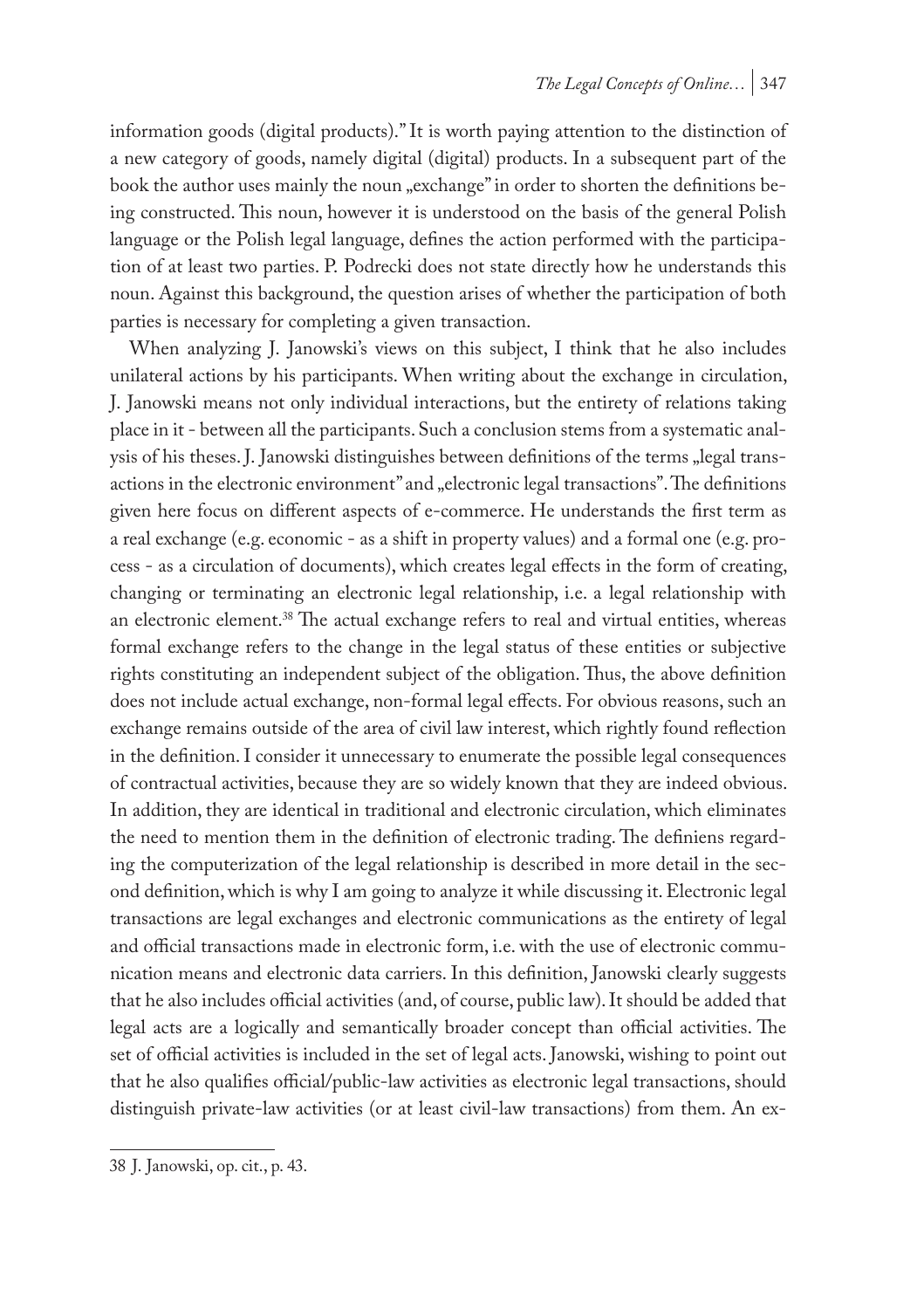tremely useful element of the definition is the clear distinction between the electronic form and means of electronic communication and electronic information carriers which are its subgroups. Taking as a differentiating element the recipient's electronic message, we can distinguish between real electronic transmission<sup>39</sup> and digital electronic transmission.<sup>40</sup> Under the first of these terms should be understood the direct handing over of the information carrier to the addressee of the statement written on it, or transferring such media to the addressee via the messenger. Meanwhile, d.e.t. is a message which was delivered to the addressee through the means of electronic communication. The distinction and consolidation of such a division in the doctrine has practical justification. During the analysis of facts that may potentially exist as part of electronic trading, I came to the conclusion that one should consider the possibility of regulating legal provisions as either separate for real and digital transmission, or aggregate, i.e. all legal transactions in electronic form. For example, a matter relating only to the actual transmission is the moment of submitting the *inter absentes* statement. The following question should be asked: which provision is appropriate for determining the moment of submission of a declaration of intent in electronic form by real transmission - Art. 61 § 1 of the Civil Code or Art. 61 § 2 of the Civil Code? And how should the correct formula be interpreted? If we choose the formula of Art. 61 § 1 of the Civil Code, we would have to ignore some of the instructions to read the addressee's wording. The moment of reaching a declaration of will in a traditional written form to the addressee is - incidentally - identifiable when it is immediately available for its content to be read. From now on, reading the content of the declaration of will depends only on the will of the addressee. Analyzing the moment of coming to a declaration of will in electronic form using the real message in relation to Art. 61  $\S$  1 of the Polish Civil Code, a new factor should be taken into account. In practice, we are unable to determine if we have created such circumstances in which the addressee may become familiar with the content of the statement, as a result of which we cannot determine the moment of its submission. Familiarization with the declaration of intent in electronic form, recorded on an IT medium, depends not only on the internal will of the addressee, but also on external factors - namely whether they have the right hardware and software at any given time (or not at all). Of course, it is - respectively - electronic tools and software to decode signals, bit strings and data into a form that is perceived by the human senses. In the face of external factors that determine the recipient's readiness to make a declaration of will, the need to change the method of determining the moment of submission of a declaration of intent recorded on the electronic information medium should be considered. The provision of Art. 61 § 2 of the CC in a literal and explicit way it refers to declarations of will in electronic form, transmitted digitally, via electronic means of communication. This provision was

<sup>39</sup> Called later: r.e.t.

<sup>40</sup> Called later: d.e.t.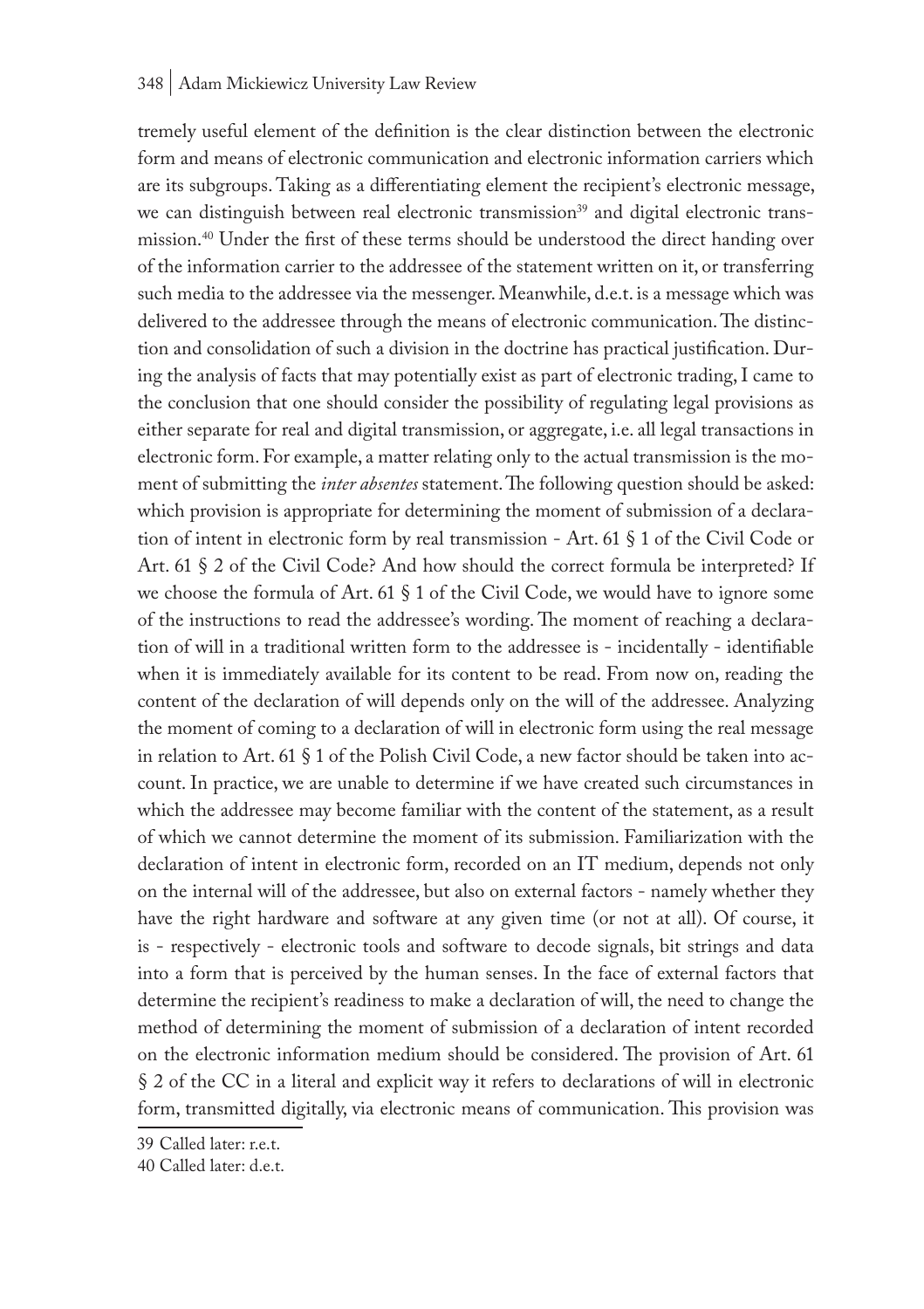included in the CC by the Act of 14th February,  $2003$ ,<sup>41</sup> as part of the Polish legislative offensive concerning the regulation of electronic issues. J. Gołaczyński writes incorrectly on this matter.<sup>42</sup> Namely, he believes that Art. 61  $\S$  2 of the CC includes the use of declarations of will transmitted by means of electronic information carriers. Such a thesis does not really solve the problems that arise. The content of this provision cannot be applied to r.e.t. Here I refrain from deciding which recipe to use, because it is not for the purpose of this work. The point is to demonstrate the legitimacy of consolidating the division of activities concluded in electronic form, using IT media (r.e.t.) or using electronic means of communication (d.e.t.).

Finally, we need to consider A. Stosio's reflections which focus strictly on the Internet itself. They state that "the conclusion of a contract via the Internet consists in exchanging relevant declarations of will by the parties to the agreement with this medium".43 It is not difficult to see that the area of issues addressed here concerns only the Internet, which makes it narrower than most other learned lawyers dealing with these issues. In fact, electronic legal transactions consist mainly of contracts concluded using this medium, but they are not the only ones that are classified under this category.

The last author whose views I am going to analyze in this subsection is W. Kocot., He points out that the concept of e-commerce usually means the sales, distribution, advertising and promotion of products via ICT networks, including primarily via the Internet. The scholar added that such understanding is commonplace. It can be logically concluded that he is aware of the existence of different views on the essence and nature of e-commerce. In practice and in the doctrine the notions of electronic trade, e-commerce and English-language e-commerce and e-business are understood synonymously. The creation of the last of these (e-business) is attributed to the IBM marketing department. The prevailing opinion is that it primarily refers to the business model, so you should avoid using it to define electronic trading in legal hearings. The definition of e-commerce itself is based on two pillars. The first of these includes activities that make up the very concept of trade. The second is the use of a tele-informatic network as a means of communication as an element constituting the electronic nature of trading. By definition, the author only mentions products. Trade, not only electronic, is understood as other activities, for example the provision of services. And even more - in direct electronic commerce, a special validity is given to a license agreement not mentioned by W. Kocot. Contracts concluded with suppliers of software products (software) are almost always contracts of this type. An exemplary antivirus program manufacturer concludes a license agreement with its clients. Cell phone contracts should also be mentioned, as their complex nature may cause consternation. The creation of such contracts

<sup>41</sup> Dz. U. no. 49, item 408.

<sup>42</sup> J. Gołaczyński, op. cit., p. 22.

<sup>43</sup> A. Stosio, *Umowy zawierane przez Internet*, Warszawa 2002, p. 132.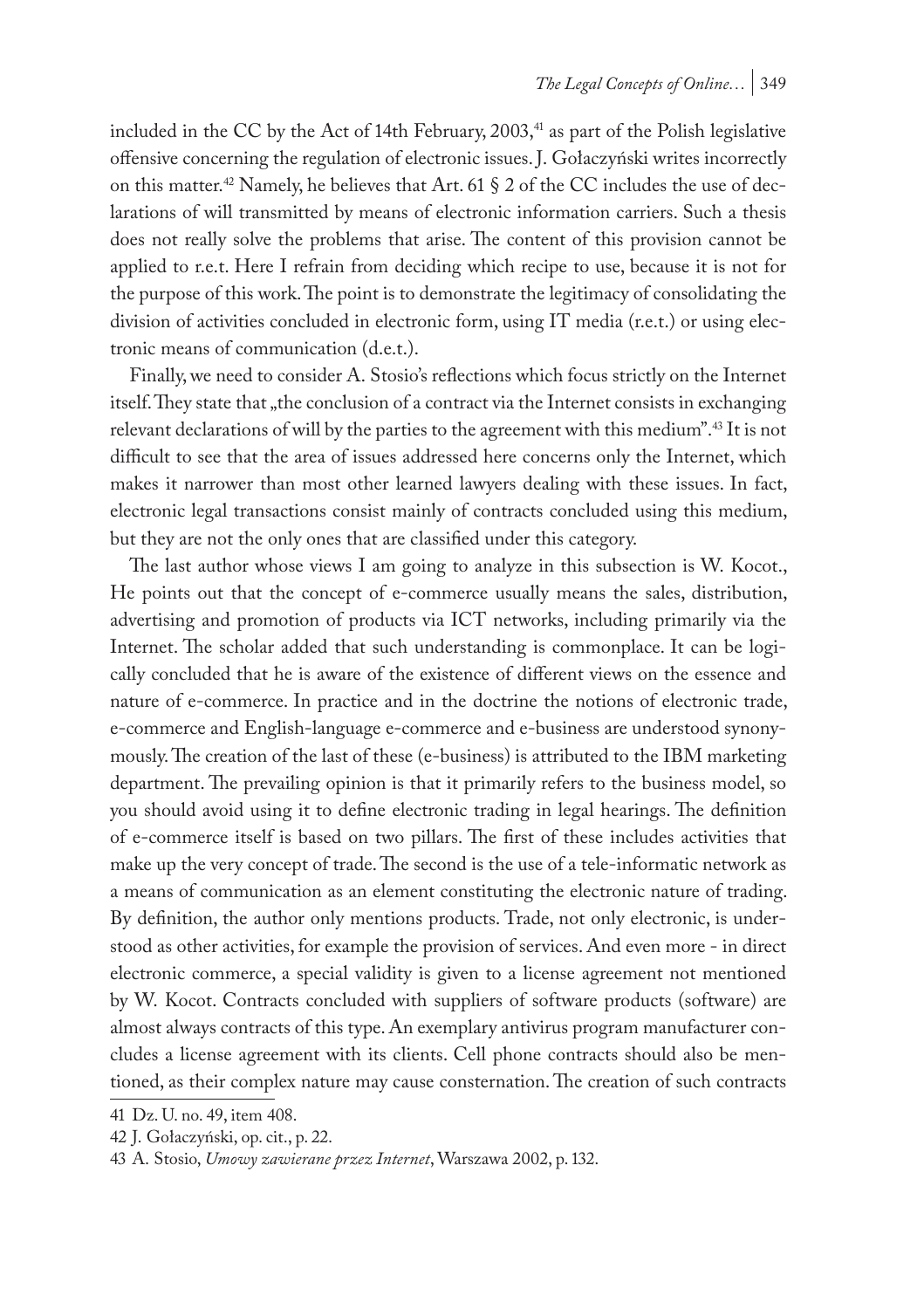#### 350 | Adam Mickiewicz University Law Review

has been forced by the marketing of computer software. Although an in-depth analysis of cell phone contracts is not within the scope of this paper, the multitude of contracts of this type justifies its mentioning. The complex nature of these agreements consists in the fact that during one consensual activity, two contracts are concluded with two different legal entities. The sales contract is concluded with the entity from which we purchase the software. In turn, the license agreement is concluded with the entity owning copyrights to the acquired software, provided that at the latest at the time of purchase we had the opportunity to familiarize ourselves with the terms of the license As the practice shows, the scope of e-commerce is much broader and much more diverse.

Electronic commerce is still a relatively young, and thus only emerging, field of legal and economic marketing. Nevertheless, it exerts a serious and enormous influence on the entirety of social, economic and legal relations on a global scale. Therefore, lawyers of all professions and specialties - in particular civil lawyers, criminal lawyers and specialists in commercial law - should pay close attention to the sphere of legal and economic life discussed here. My diagnosis is only a certain reflection and a subtle suggestion on what aspects of the issues we are interested in should be focused on today. Another conclusion from my arguments is the otherwise optimistic statement that the existing legal and jurisprudential traditions are able to adapt to new, specific challenges posed by the development of technological civilization. Hence the validity of the conservative concept of the internet regulation presented in this paper, which suggests relying on the traditional legal and jurisprudential acquis - with the law of electronic trading as merely an overhead in relation to the existing legislative and doctrinal solutions.

### **Literaure**

Gołaczyński J. et al. *Prawo umów elektronicznych*, Wrocław 2006. Janowski J., *Kontrakty elektroniczne w obrocie prawnym*, Warszawa 2008. Kilian W., *Umowy elektroniczne*, in: *Prawne i ekonomiczne aspekty komunikacji elektronicznej*, ed. J. Gołaczyński, Warszawa 2003. Stosio A., *Umowy zawierane przez Internet*, Warszawa 2002. The Polish Act of 23 April 1964 - Civil Code (Dz.U. 1964 no. 16 item 93). www.e-commerce-europe.eu. www.idealo.pl. www.uncitral.org/uncitral/en/uncitral\_texts/electronic\_commerce/2005Convention\_

status.html.